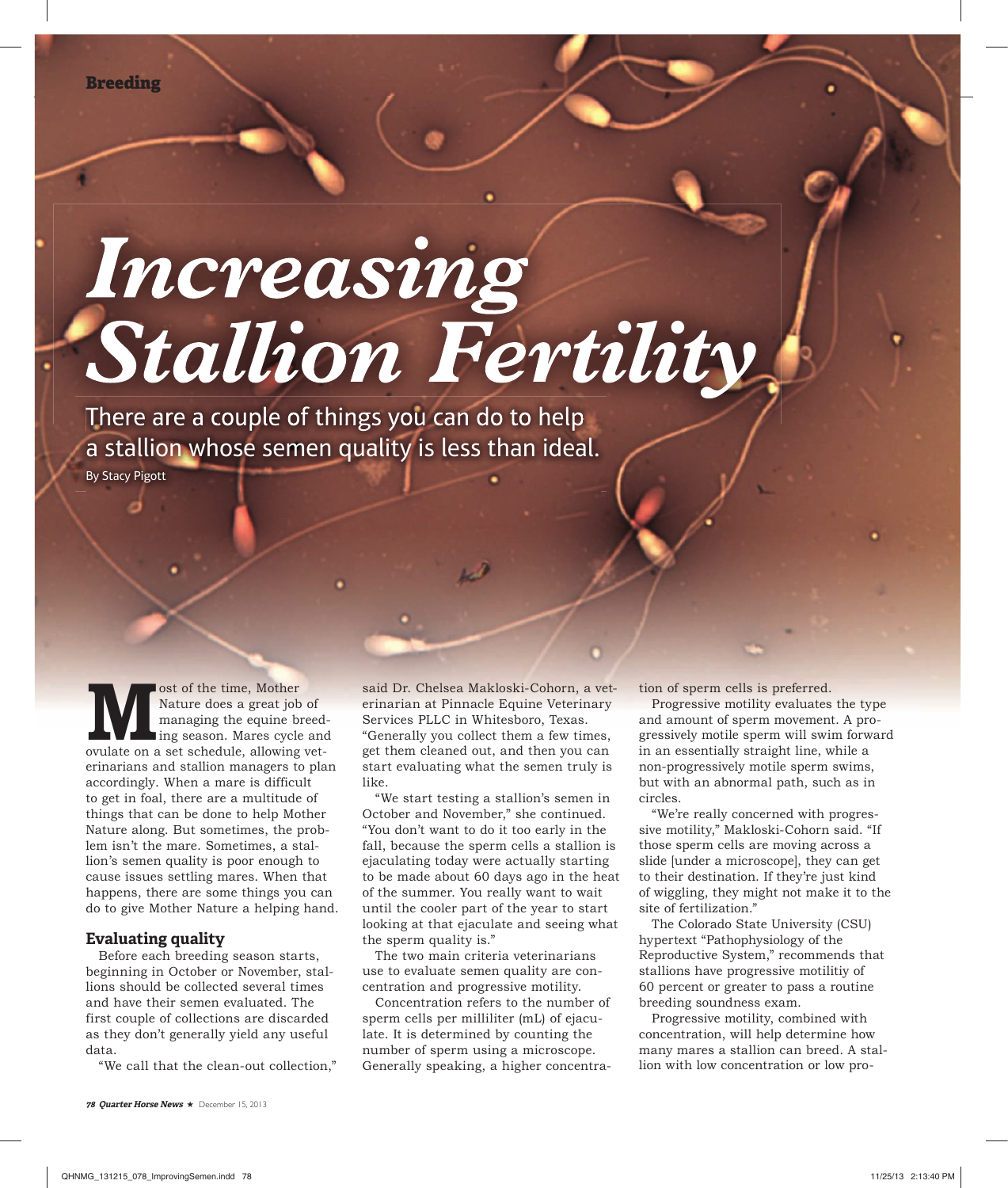gressive motility won't be able to breed as many mares, and his semen may not cool or freeze well enough to ship off site.

In addition to concentration and progressive motility, morphology is another indicator of semen quality. Morphology refers to the quality of the individual spermatozoa. Physical defects of the head, midpiece or tail are noted and counted. According to CSU's hypertext, some sperm from an ejaculate will always be morphologically abnormal, but when that percentage becomes excessive, fertility may decline.

If a stallion's concentration, progressive motility or morphology are low, his semen is considered poor quality, and he likely won't be able to settle many mares. Advances in equine reproduction technology, however, have given stallions with poor-quality semen a second chance in the breeding shed.

#### **Centrifugation**

One method used to help stallions with low concentration is centrifugation, which is the process of separating the components of a stallion's ejaculate. A centrifuge is used to force the moredense components of an ejaculate to the bottom of a test tube, while the lessdense components migrate to the top.

"Historically, semen centrifugation has been used to concentrate sperm cells and remove seminal plasma for cryopreservation [freezing] of stallion semen," said Jeff Oswood, of Oswood Stallion Station. "This technique can also be used when the semen concentration in the raw ejaculate is low and coupled with high volume, making it difficult to process a suitable dose for insemination."

After determining the concentration in a particular ejaculate, the semen is mixed with an extender and then centrifuged. Through centrifugal force, spermatozoa are concentrated at the bottom of the tube, with a recovery rate of approximately 75 percent. Recent research at Texas A&M University has shown spermatozoa recovery rates of greater than 90 percent when using an extender plus a cushion media, which protects sperm, to some extent, during the centrifugation process.

Centrifugation is also used to help stallions with low longevity. Ironically, seminal plasma is toxic to all sperm over a long period; however, the negative effects are greater in some stallions than others. If semen is to be cooled and shipped, longevity is of vital importance.

"Another common reason for semen centrifugation is to remove seminal plasma, which can be harmful to sperm cells," Oswood said. "It really helps when the seminal plasma is detrimental to the longevity of the ejaculate."

Centrifugation can help stallions with low-quality semen due to concentration or longevity issues, and is often used when breeding mares via low-dose, deep-horn insemination. What it cannot help stallions with, however, are progressive motility or spermatozoa integrity problems. That's where semen purification comes into play.

## **Semen purification**

When technicians at Oswood's breeding laboratory run into a stallion with progressive motility or integrity issues, they turn to semen purification using EquiPure.

"EquiPure acts as a filter during centrifugation that does not allow the less-dense, abnormal spermatazoa to pass through," said Oswood. "EquiPure is designed to increase the quality and viability of an equine semen sample." Oswood finds EquiPure to be most



**Phase contrast microscopy is commonly used to evaluate semen motility. This photo is an example of diluted stallion semen to evaluate motility.** *–Courtesy of Dr. Chelsea Makloski-Cohorn*

helpful in stallions with low concentration, low motility and a less-than-ideal number of viable cells. Primarily, he sees those problems in older stallions, whose fertility has decreased with age.

"This process doesn't allow you to improve the individual cells, but like any other procedure to improve semen quality, it allows you to concentrate the viable spermatozoa. There is no procedure at this time that can improve abnormal or damaged cells."

Makloski-Cohorn also uses semen



**A stallion who is willing and able to perform in the breeding shed may still need some help in the laboratory.** *—Courtesy of Dr. Chelsea Makloski-Cohorn*